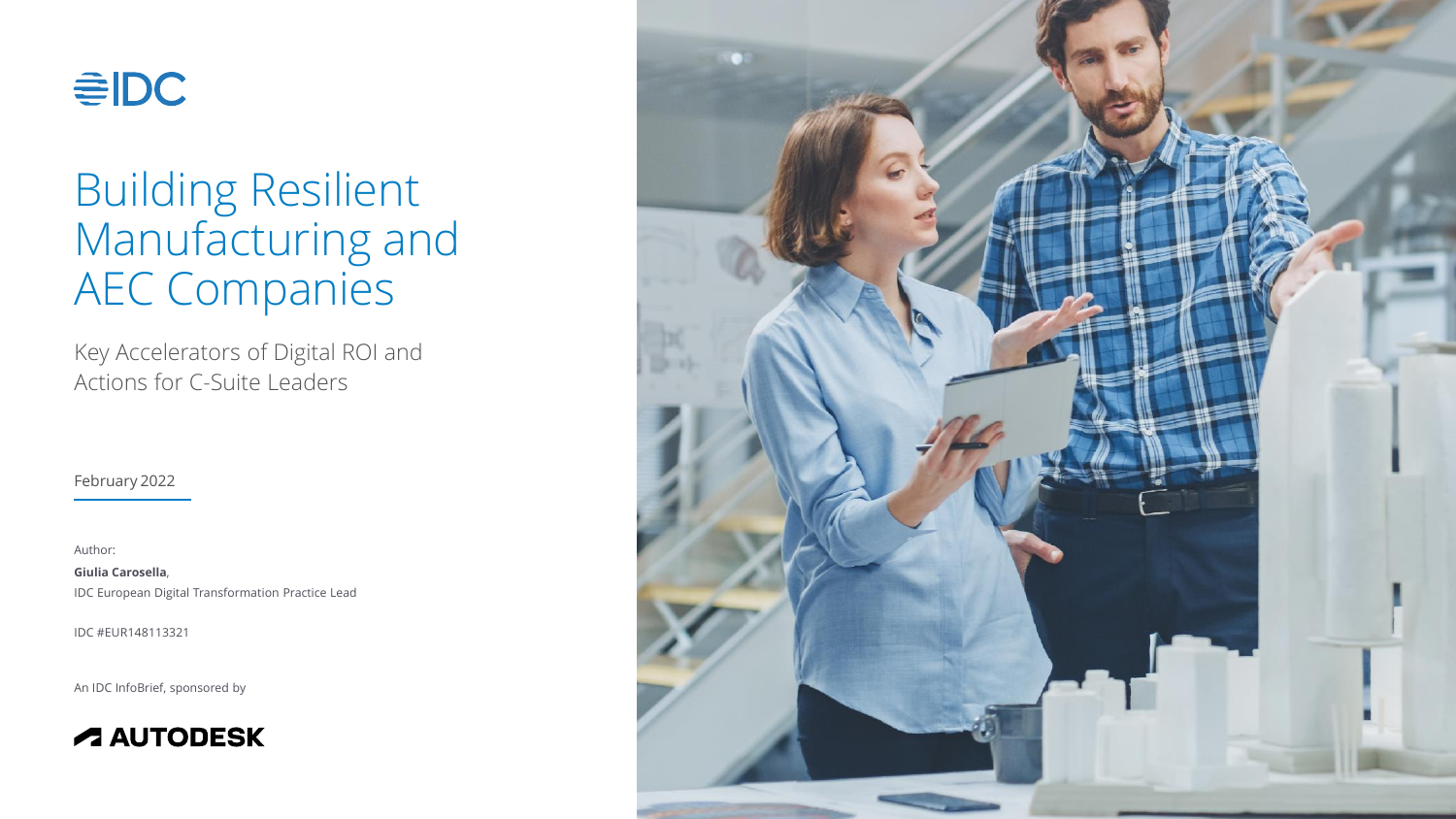Management and leadership orientation is mostly focused on processes and not on business outcomes

© IDC  $\longrightarrow$  Wave 14, November 2020 (manufacturing and AEC companies, n = 158) IDC #EUR148113321 Provides and AEC companies, n = 158) Source: IDC Worldwide DX Spending Guide, October 2021; IDC WW IT Buyer Sentiment Survey,

# The Urgency to Generate Business Outcomes

Manufacturing and AEC organizations' **investments in digital initiatives have grown** in the past few years, and will reach more than

**\$560 billion worldwide in 2022**.









Despite **growing digital investments**, most companies are yet to **generate business value** from them.

## **Top challenges in deriving ROI from digital investments**

Organizations that want to succeed in an increasingly digital world need to generate business outcomes from digital investments.

The **main stumbling blocks** to ROI generation relate to **leadership approach** and **organizational silos**.

Action and change therefore need to come from the top.

The **C-suite should be at the forefront of change**, and the **CEO needs to take direct responsibility — making digital transformation (DX) an integral part of corporate strategy, setting a common vision, clear targets, and KPIs.**

**A AUTODESK**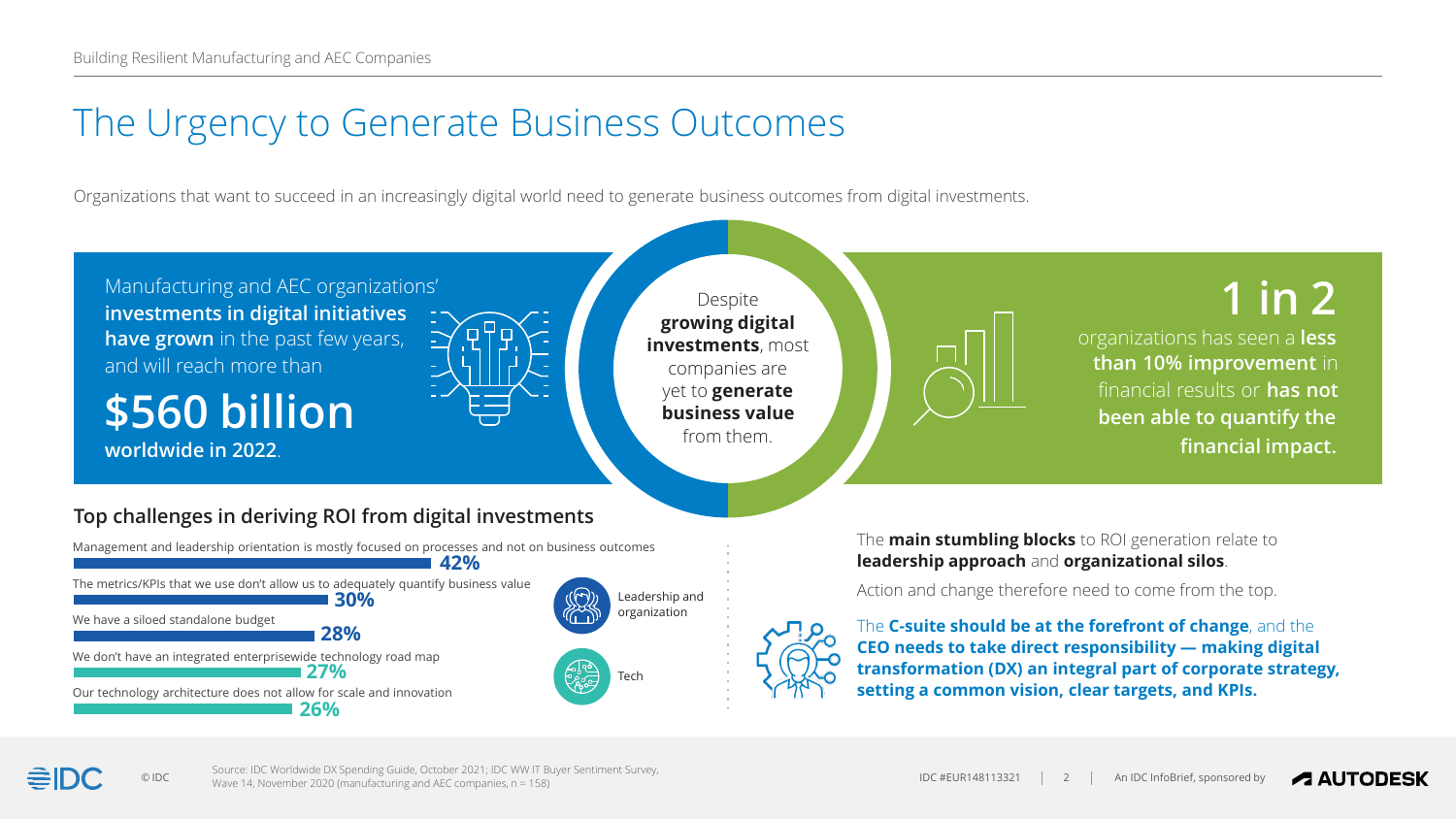# Business Outcomes Are the Key to Success

Organization leaders are facing a K-shaped choice: accelerate for success or fight for survival. **Accelerating for success will be determined by the ability to achieve** successful business outcomes from digital investments. Success in the future will be defined by RoD - return on digital.

Leaders across all industries will need to continue to ramp up tech investments to outpace competitors and capitalize on changed market conditions. Understanding where the organization is on its DX path is one requirement, but being able to translate digital investments into business outcomes is the **key. The first step is to understand the accelerators of digital ROI.**



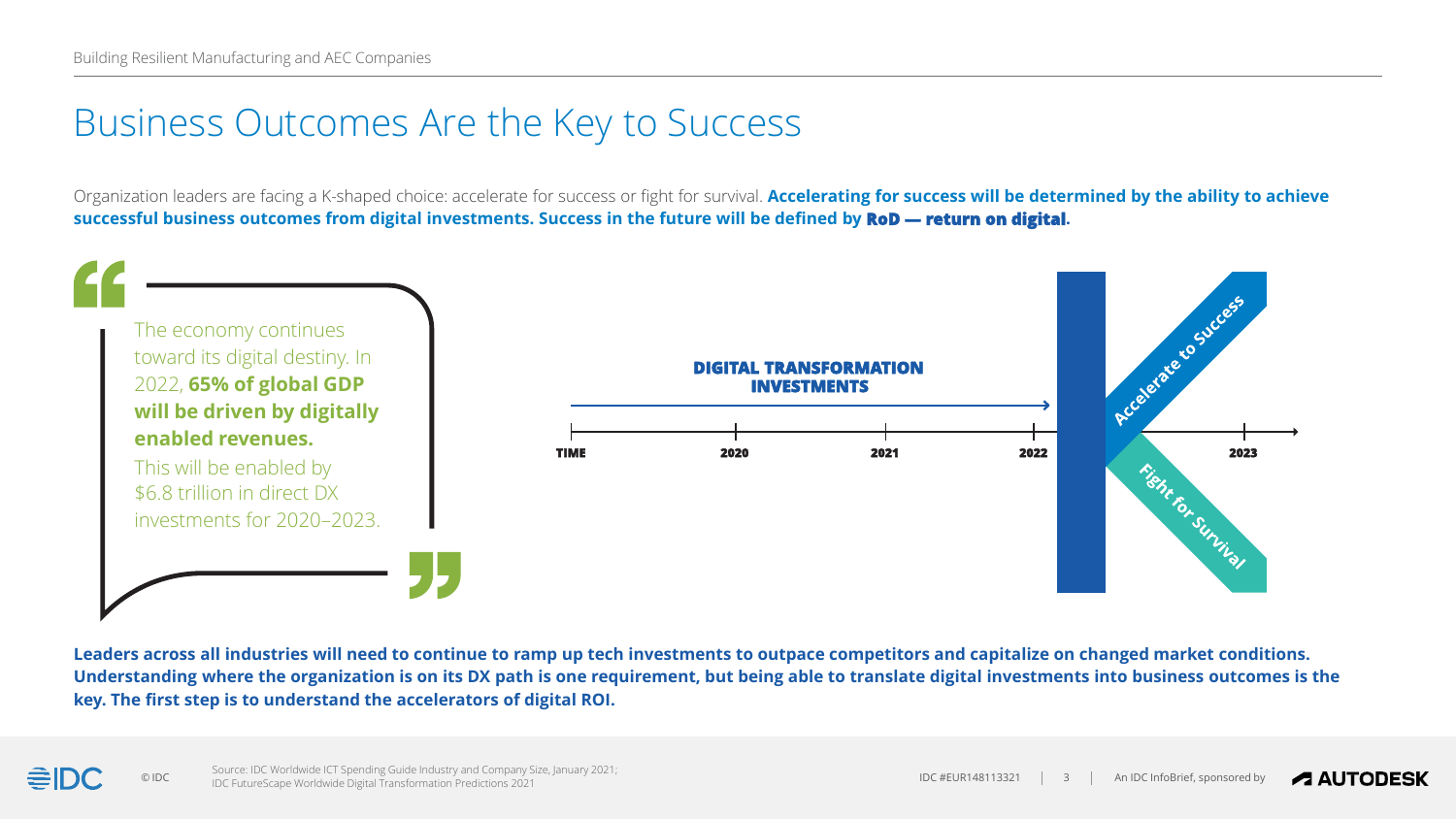# Five Accelerators of Digital ROI

C-suite leaders must focus on five key accelerators of digital ROI. This will enable them to build the horizons of a successful technology road map, reap the benefits of techbased investments, and succeed as a tech-enabled business. IDC research identified the top 5 investments that have generated the greatest ROI from digital programs or initiatives and can drive organizations to the upslope of the K-curve.

## **Optimized operations**

Connecting and streamlining different organizational operations to develop resilient decision making and unify data.

### **Innovation at scale**

Accelerating DX to compress time to value is the foundation for delivering innovation at scale.



## **Data-led decision making**

Managing, combining, and extracting value from huge amounts of data to enable insight-based actions.

### **People-first strategy**

Automation of processes to free people's time, enable them to innovate, and develop new digital skills.

## **Digital ecosystems**

Enabling networks of organizations working together as peers to deliver value, create resilience, foster innovation, and anticipate threats and opportunities.

## **Top 5 ROI areas**



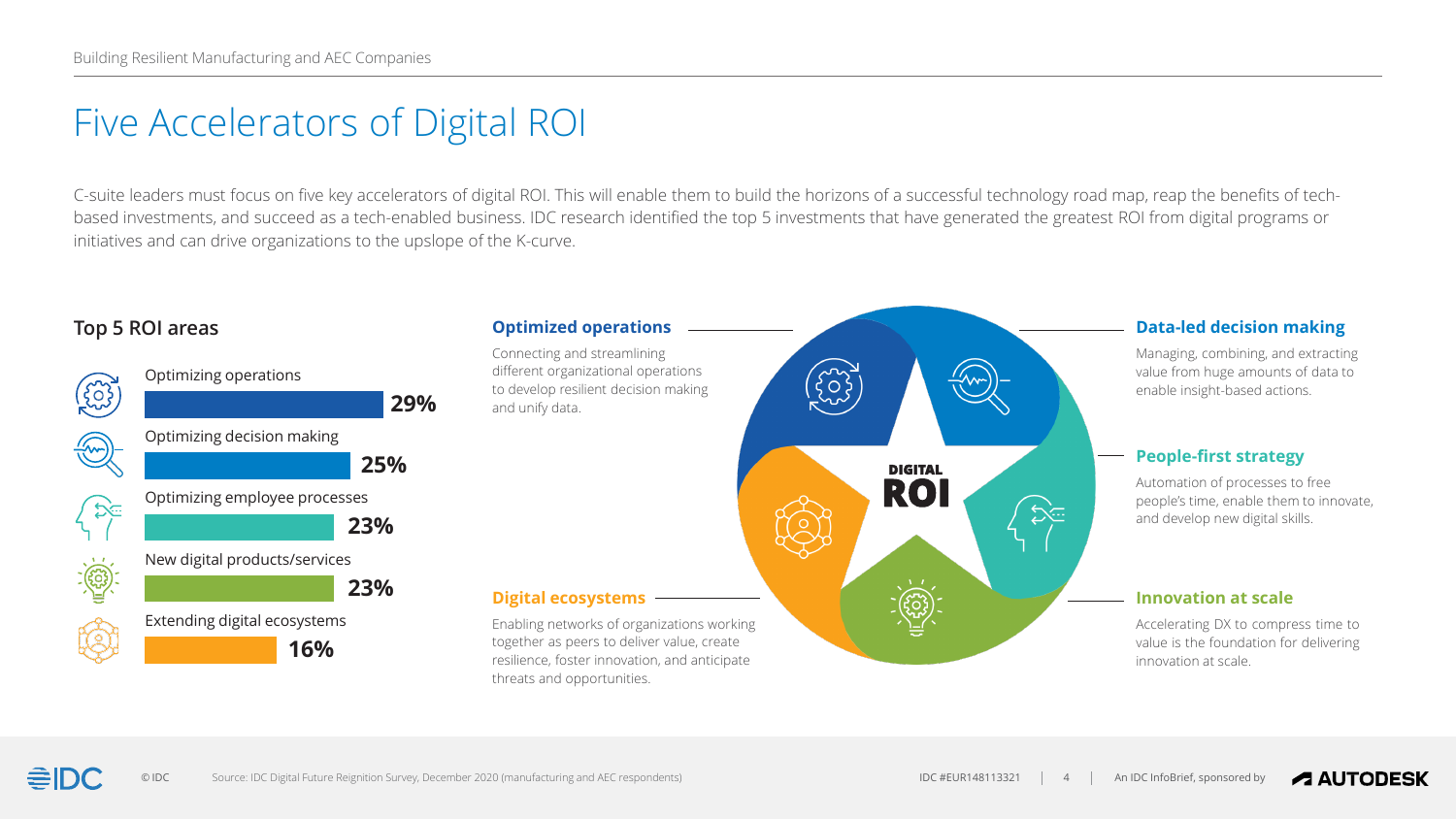# Optimized Operations

Optimized operations are the launchpad for further transformation and innovation, and to address sustainability and improved time to market, for example. Get this element right and rapid decision making can translate into action — quickly and holistically.



### **One in two organizations has a reactive approach to operations and can pivot operational resources and processes only when a problem arises.**

Operational excellence requires a **proactive** and **agile** approach that will prepare the business for future shocks. This ranges from having full visibility into partners' operations and supply chain, to remote and predictive maintenance, to process automation and operational analytics. For example, **digital twins** are essential for agile and resilient operations, enabling scenario modeling and failure prediction, while optimizing entire product and building life cycles for cost reduction and risk mitigation.

253



## **Manufacturing 1. AEC**

## **Key Industry Use Cases Action Items for Leaders**

**By 2023**, 40% of manufacturers will combine their **shop floor digital twin** with real-time signal transponder data, leading to a **30% reduction in production throughput time**



- **• Advanced digital simulation**
- **• Augmented and predictive maintenance**
- **• Real-time operations planning**

- **• Advanced digital simulation**
- **• Autonomic operations**
- **• Asset performance management**

**Foster collaboration between IT and operations to take inventory of the physical and digital asset portfolio. This includes taking stock of legacy OT, IT solutions, and physical processes and assets that may not be digitized yet. Exploit operations automation to reduce working capital and increase liquidity. Leverage analytics at the edge, coupled with digital twins, to simulate the impact of a variety of scenarios and best responses.**





In **29%** of companies worldwide, the **operations function**  leads the DX process.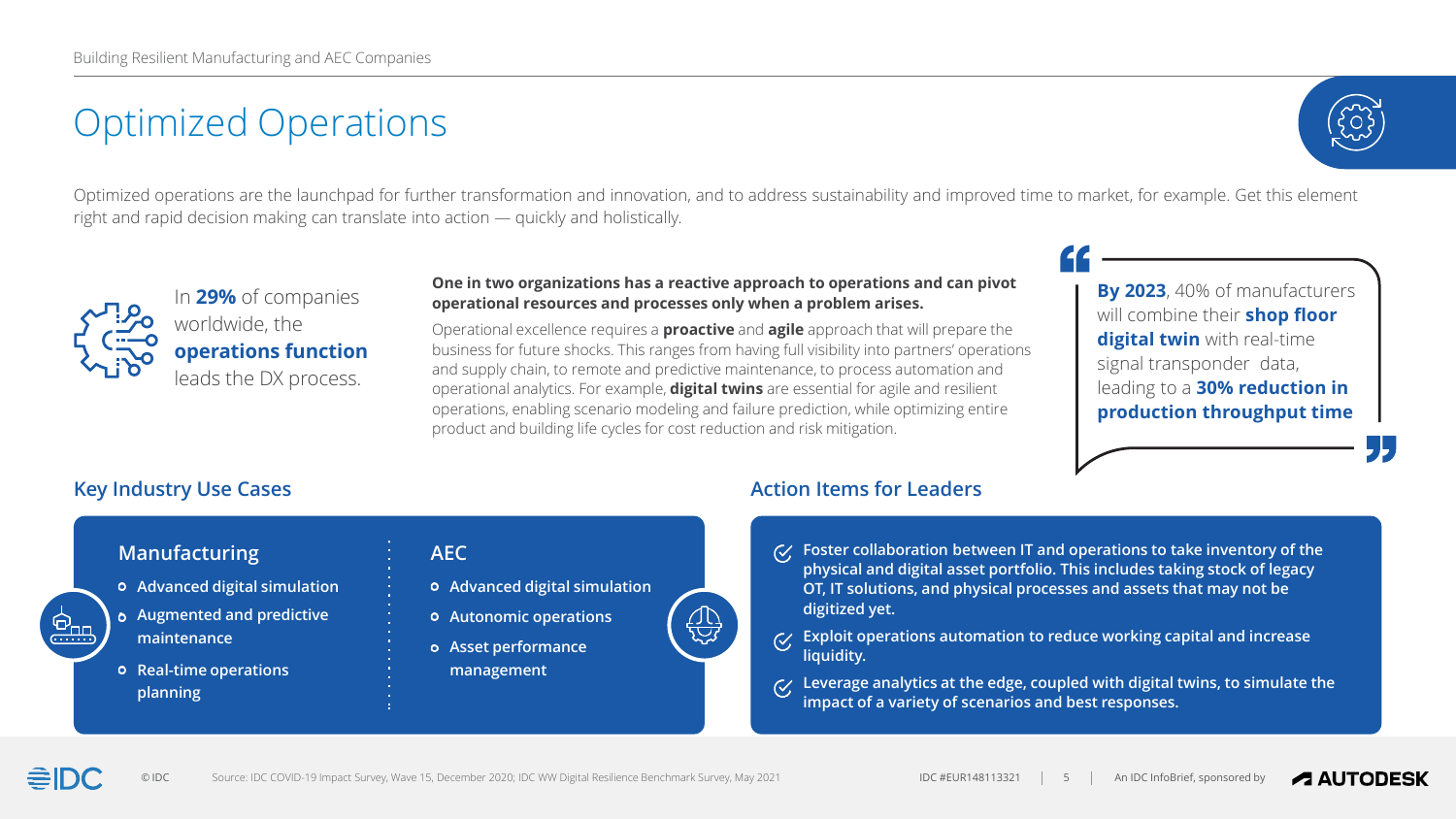# Data-Led Decision Making

Data is only valuable if it can be translated into action. Very few organizations, however, have truly moved beyond collecting data to combining and sorting data sets to create tangible business value from that data. Based on IDC's Global DataSphere study, less than 3% of the data currently created is analyzed to affect enterprise intelligence. Future value and success rests on this ability. Drawing a data-centric business model is becoming increasingly crucial to stay ahead of uncertainty and quickly respond to changes.



From predictive maintenance to digital twin or real-time supply chain monitoring and real-time financial forecasting, the **potential impact of AI and data analytics** in manufacturing and AEC industries is **significant. It is growing exponentially**, fed by the real-time continuum of data, including edge to network, IoT to mobile devices, and internal enterprise systems to supply chain. In 2021, 42% of WW organizations increased their planned budget on AI and machine learning.

**Leaders need to move from data acquisition to data-enabled actionable insights that lead to business outcomes.** This will require a **corporatewide data strategy** and substantial changes in terms of processes, skill sets, and talent. The C-suite needs to promote a data-led culture, encouraging data-driven decision making at all levels of the organization.

© IDC Morldwide Global DataSphere Forecast, 2021–2025: The COVID-19 Data Bump and the Future of Data Growth; Mather Annough An IDC #EUR148113321 1 An IDC InfoBrief, sponsored by Source: IDC's Worldwide Digital Transformation Spending Guide; IDC FutureScape: Worldwide Future of Work 2021 Predictions; IDC Future Enterprise Resilience and Spending Survey, IDC, June 2021 (n = 796)



## **Key Industry Use Cases Action Items for Leaders**

**In 2022**, **25%** of G2000 firms will deploy technologies imbued with **data manipulation** and **visualization** capabilities, driving collaborative productivity.



- **• Autonomic/robotic operations**
- **• Augmented and predictive maintenance**
- **• Digital twins**

**Set up a clear data strategy and outline data management activities, roles, and responsibilities. Make sure all necessary stakeholders are involved and have access to the relevant data.**

**Build a strong data architecture, using cloud infrastructure to support data, analytics, AI, and other enterprise intelligence initiatives — the most important factors for enterprise resilience.**

**Leverage real-time data and AI to trigger decision making at all levels and to unlock new forms of design and innovation.**

**Use off-the-shelf AI solutions to improve time to impact.**



**180ZB** of data will be created, captured, copied, and consumed in 2025. Data created over the next five years will exceed by 2.5x the amount created in the past 10.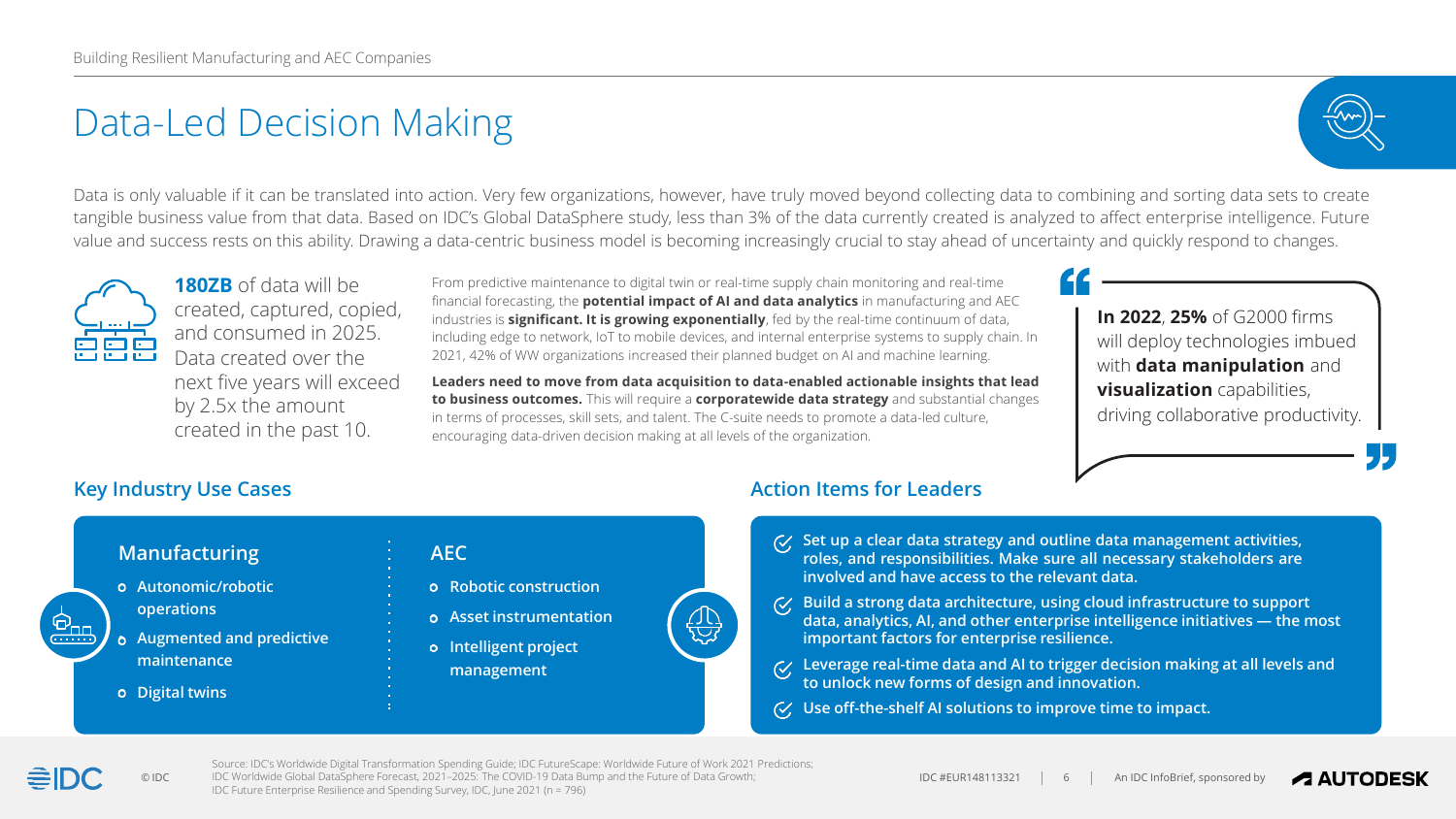# People-First Strategy

Successful DX and business value creation can only happen if leadership and organizations are also transformed. Designing an organization structure that places people first, and is aligned to digital ambitions from the start, is a central feature of this success.

 $\bigoplus_{\lambda\in\mathcal{J}}$ 



### **Leading organizations leverage digital technologies to ensure that their staff remain safe and secure but also productive and engaged. To do this, they need to make sure that:**

- Employees can **seamlessly access critical resources** and **collaborate effectively** from any device, anytime, anywhere with a consistently productive experience
- Factories and sites are **smart, safe, secure, and sustainable**
- **Automation and augmentation** (data analytics, AI, robotics) support employee task, process, and decision making
- Visibility into existing skills profiles and company needs feeds a talent development pipeline including paths for **upskilling and reskilling**

**62%** of enterprises are **not sufficiently** 

# **Key Industry Use Cases Action Items for Leaders**

# **Manufacturing AEC**

**prepared** to support the dynamic and changing skills development of their employees.

**By 2023** companies will **reduce onsite personnel by 30%**, utilizing machine vision and AR/ VR to scale offsite expertise to onsite, delivering engineering and maintenance support from anywhere.

- **• Remote team enablement**
- **• Interconnected collaborative workspace**
- **• Adaptive workforce planning**

- **• Digital architecture designand modeling**
- **• Digital engineering**
- **• Asset performance management**
- **• Intelligent building occupancy and usage management**

**Investigate the degree of automation and augmentation supporting employee task, process, and decision making. Is it optimized? Are there inefficiencies and risks that can be eliminated?**

- 
- 

**Target reskilling. Automation enables employees to focus on value-added tasks and activities, increasing their personal satisfaction and benefiting the organization. Be prepared to support this transition.**

**Start executing on employee engagement by gathering their feedback and responding to changing employee needs.**

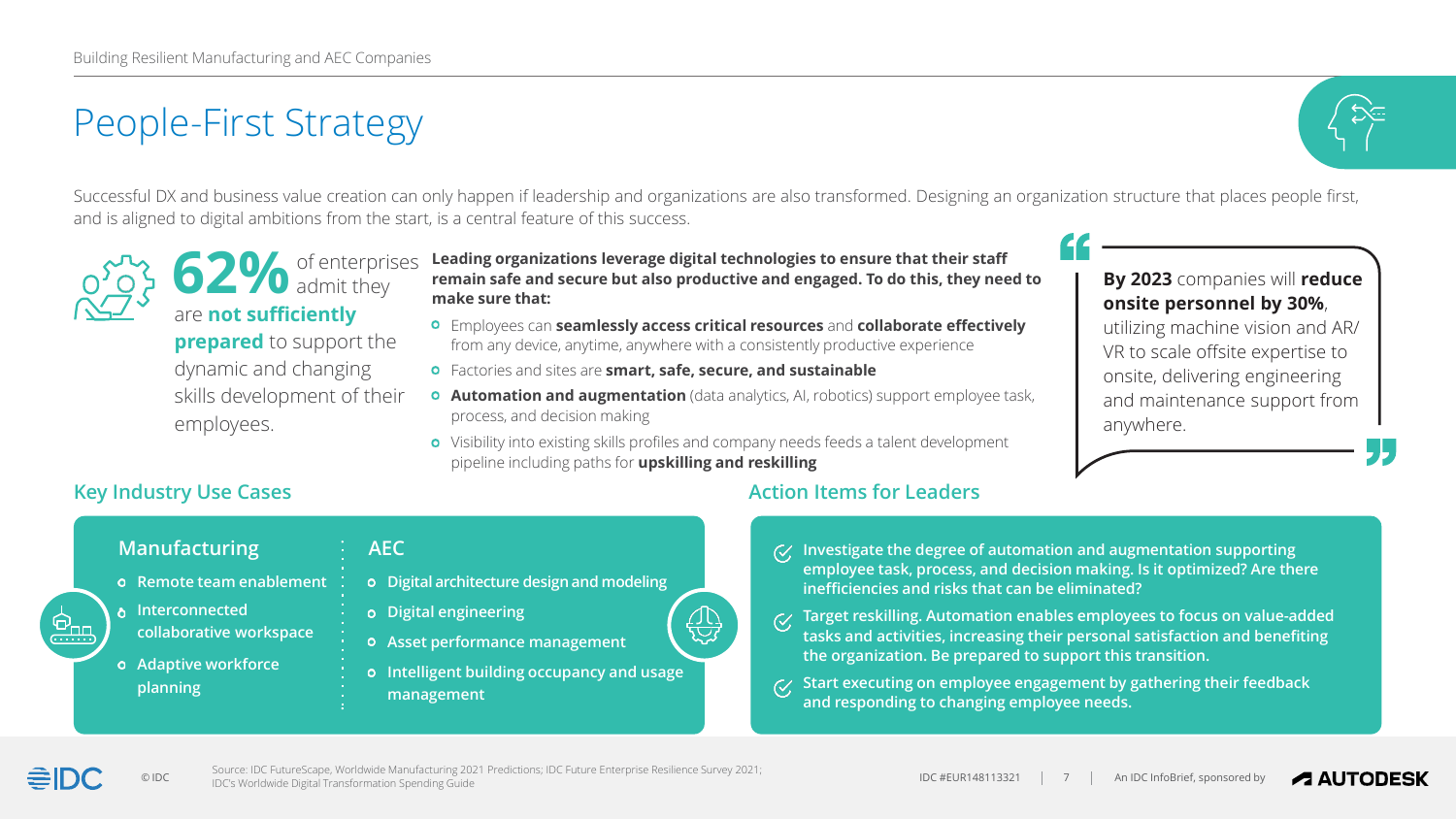# Innovation at Scale

Virtually all leaders (91%) feel under pressure to deliver innovation. Those who successfully innovate will accelerate up the K-curve; those that do not will struggle. **Innovation**  is a priority for 48% of manufacturing and AEC companies, but fear of failure, focus on running existing business, and lack of skills are the three top challenges that limit their ability to innovate products/services or business models.



Innovation is not simply a function of developing good ideas; it also requires the organization to have an innovation culture, which arises from a combination of leadership and business purpose.

This process must be continuous. It must deliver across the organization and extend to the ecosystem. Scaling innovation requires a systematic approach to charting out a **digital use case road map**, prioritizing those business initiatives enabled by technology that bring the biggest ROI improvement.

This includes **AI-augmented design techniques**, having a **central repository** for scaling existing standardized and modular elements, and delivering **new customer journeys** in weeks rather than months.

(丿し)<br>{ファ

## **Action Items for Leaders**

© IDC Munder Scape: Worldwide Digital Transformation 2022 Predictions; IDC COVID-19 Impact Survey, Wave 15, December 2020 (n = 140); Monder 2021 10C #EUR148113321 1 8 An IDC InfoBrief, sponsored by Source: Autodesk, "Tackling the Hospital Shortage with Modular Construction" (2020); IDC Digital Future Reignition Survey, December 2020; IDC Future Enterprise Resilience and Spending Survey, IDC, June 2021 (n = 168)



Falkbuilt and Sprung Structures partnered to design and manufacture emergency facilities to help hospitals treat the surge in COVID-19 patients in **as little as** *two weeks*.

# **Key Industry Use Cases**

## **Manufacturing 1. AEC**

**By 2022, 55% of organizations will have expanded resiliency** 

**plans** to future-proof their business, improving profitability, innovation rates, and cost efficiencies by more than 20% compared to their peers.

**Develop key metrics (KPIs) tied to use cases. Frequently monitor and communicate KPIs and value realization to relevant stakeholders (e.g., head of procurement, head of finance).**

**Explore new ways and interfaces to engage with your customers, from omni-channel to virtual experiences.**

**Encourage internal and external collaboration as part of your innovation efforts, driving changes in the company's culture and employee mindset.**



- **• Generative design**
- **• Additive manufacturing**
- **• Digital customer journey**

- **• Generative design**
- **• Specialized tool printing**
- **• Augmented virtual experience**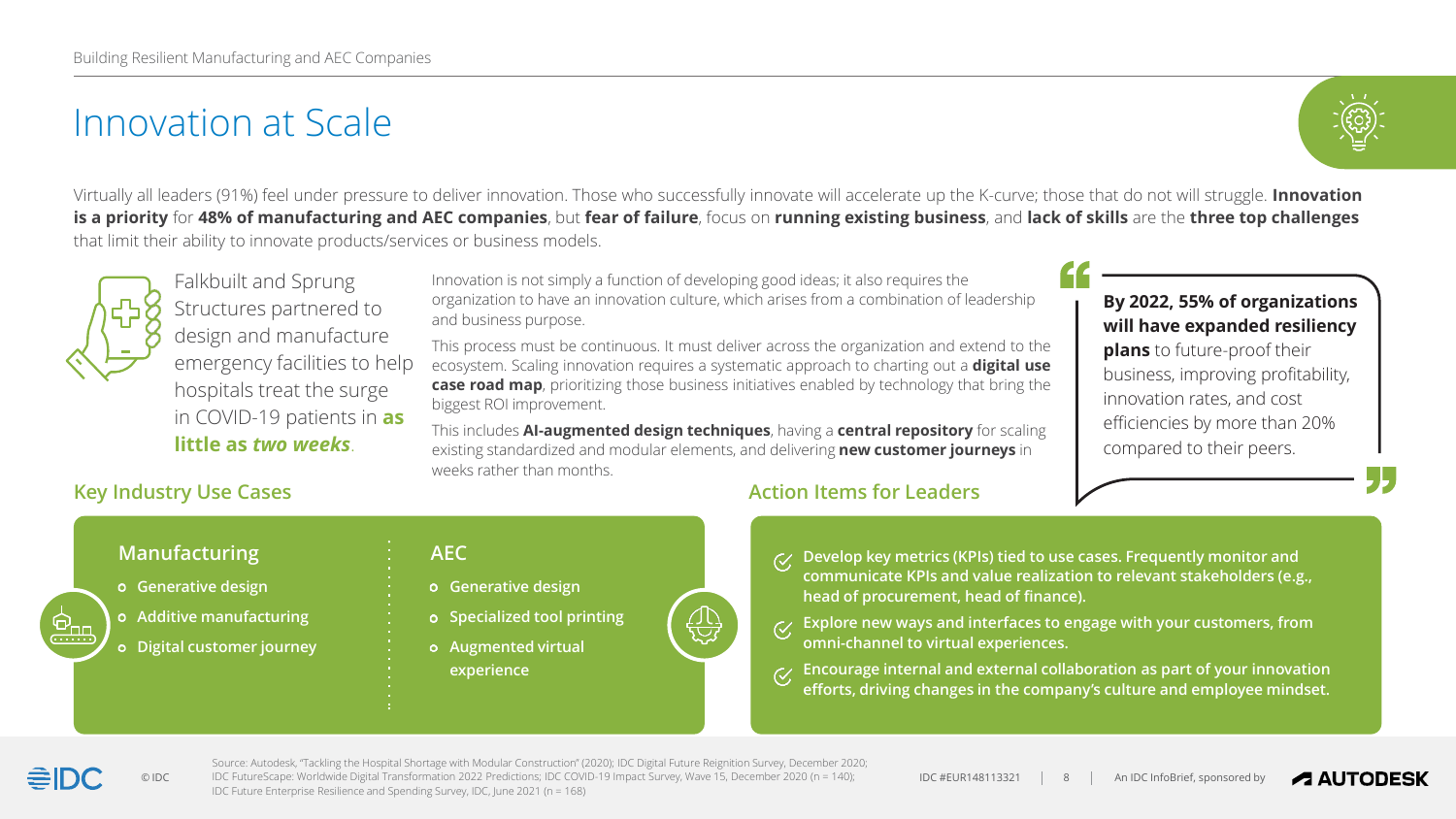# Digital Ecosystems

Leaders can no longer view their organization in isolation. Future success comes from being part of an industry ecosystem that works collectively and under a set of shared ideals and objectives. Organizations are not the center of the ecosystem, but part of it. The future of **industry ecosystems is open, dynamic, and shared.**



Organizations must consider their ecosystem as an expansive set of building blocks — a collective approach to deliver better values, outcomes, and experiences to individuals. Supply chain models themselves need to **pivot from linear to networked**, as distributed supplier networks help reduce risk and unplanned disruption. This requires **shared operations and processes**, as well as access to **data** and wider **intelligence**.

Ecosystems can add value in multiple ways: fostering **R&D** initiatives, **sharing operational capabilities**, sharing **data and information**, and developing **new digital products and services.** Currently, 45% of WW manufacturers participate in industry clouds and 26% host marketplaces to enable third-party commercial transactions.

**6** of worldwide **6** organizations identify **industry ecosystems** as a key priority technology investment in the **next two years** to ensure long-term resilience and success.

## **Key Industry Use Cases Action Items for Leaders**

© IDC Predictions; Future Enterprise Resilience and Spending Survey, IDC, June 2021 (n = 168) **IDC #EUR148113321** Predictions; Future Enterprise Resilience and Spending Survey, IDC, June 2021 (n = 168) Source: IDC's Worldwide Future Enterprise Resilience and Spending Survey, February 2021; IDC FutureScape: Worldwide Future of Industry



**In 2022, industry ecosystems**  will see a **40% greater innovation rate** of new digital and physical products/services brought to market compared with traditional innovation approaches.

**Focus on achieving trust in the ecosystem by sharing strategic goals among business partners, understanding mutual interdependence, and being open.**

**Make a strategic choice to be either an orchestrator or participant of the ecosystems you are joining or creating.**

**Make sure the purpose, benefits, and monetization models are clear and defined from the beginning.**

**Establish a secure approach for ecosystem data exchange and orchestration to protect IP and value creation.**



- **• Digital marketplace enablement**
- **• Open product innovation**
- **• Supply chain orchestration**

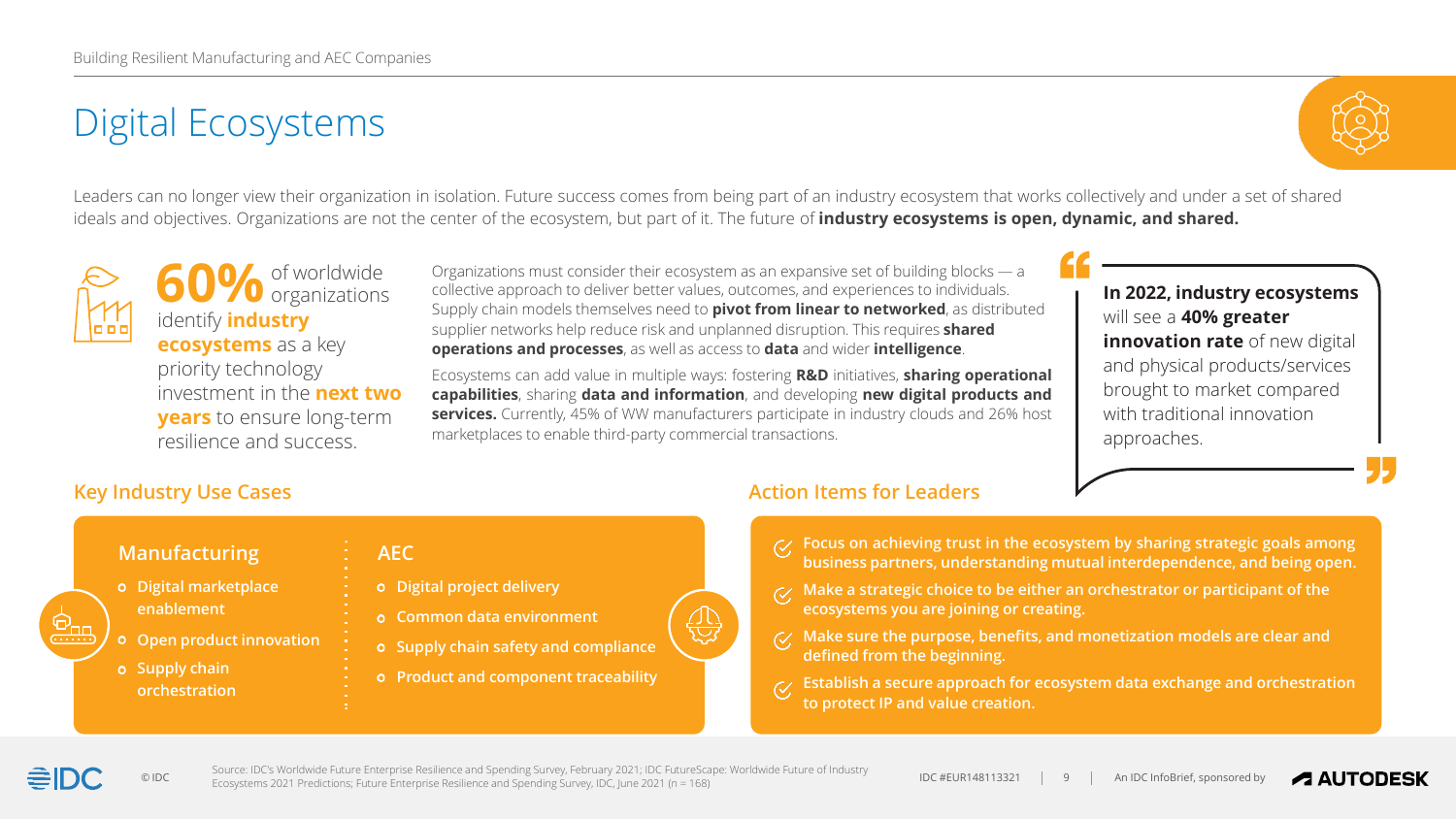# Leadership Actions

## Collaboration across the leadership team is central to delivering transformational outcomes, business value, and ROI. With over half of all IT budgets now in the

hands of the business functions, individual objectives run the risk of "fighting" against the common good. Agenda items must be viewed in the context of wider outcomes. Each function must understand the goals of all the others.

## **Operations leader**

Focus on digital resilience: the combination of IT and business. Operations must become shock-proof, and ready to capture efficiency and automation opportunities. Build process optimization to free up time and automate actions, enabling people to be more creative in their work.

## **Sales and marketing leader**

Focus on data and ecosystem pillars. Unlock new customer engagement scenarios and develop an omni-channel experience. Make data value extraction a central watchword and unlock the power of existing and ecosystem data.

## **Technology leader** Enable a solid digital platform and work with other business leaders on a joint digital road map. Become the enabler of change and ensure a cohesive digital strategy led by the business outcomes and value creation already outlined. **Finance leader** Work on tech-enabled, real-time finance tracking and consolidated view of costs, data, and resources across multiple projects for adaptive planning. Take early involvement in key investment decisions, rather than getting involved toward sign-off. **Security/risk leader** Together with the broader C-suite, develop new trust metrics that go beyond privacy and security to include employee experience, sustainability, and diversity. Take control of data value, but also communicate the individual roles of the wider C-suite in making this happen.



## **Human capital leader**

Target new types of skills and profiles (data scientists, distributed ledger specialists, AI/ML specialists). Understand that reskilling existing employees will be fundamental to successful and continuous transformation.

**CEO** Develop an organizationwide learning mindset and unlock your digital strategy, orchestrating a "tug of value" collaboration across the C-suite.